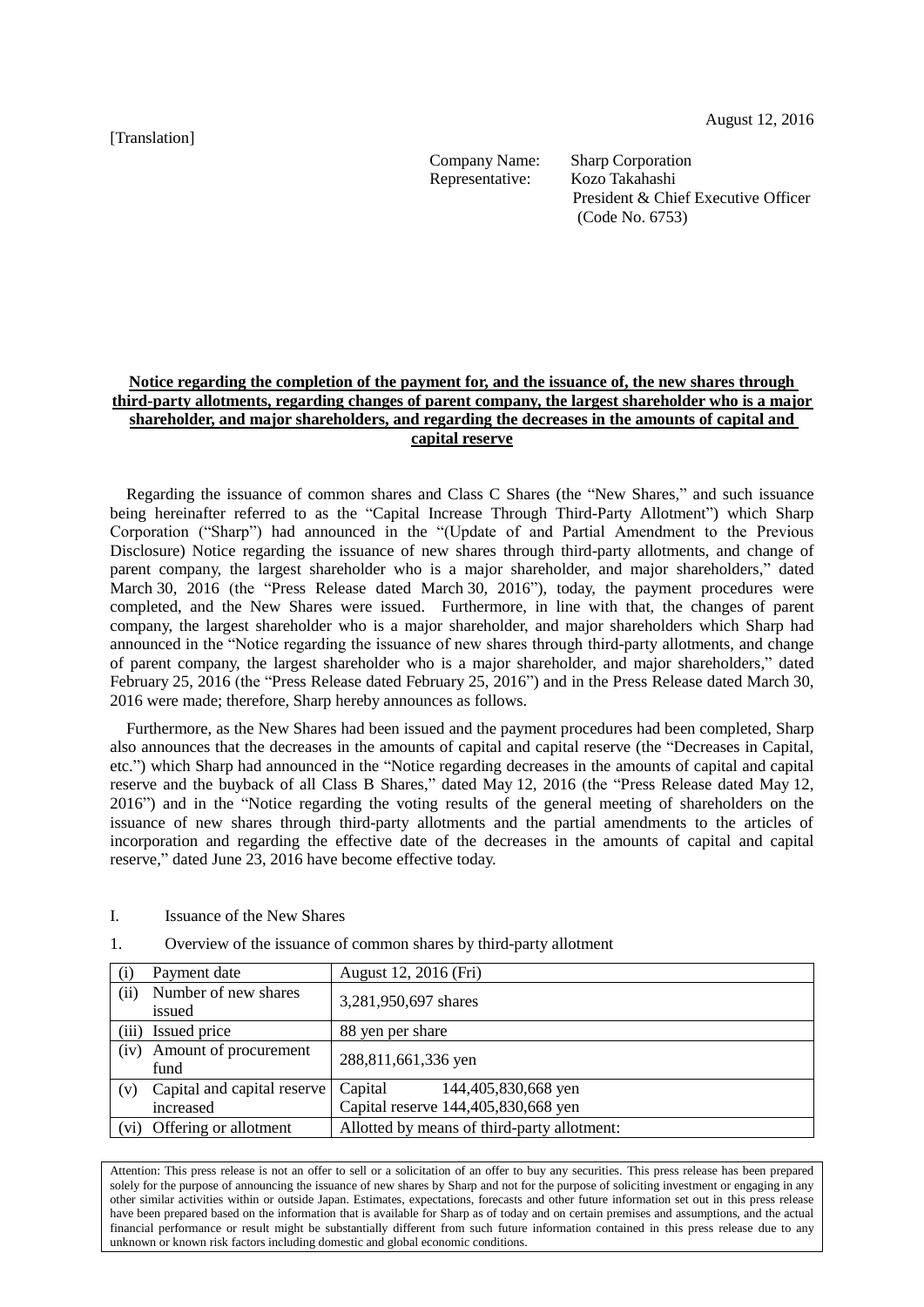| method (allottees) | To Hon Hai Precision Industry Co., Ltd. 1,300,000,000 shares |                    |
|--------------------|--------------------------------------------------------------|--------------------|
|                    | To Foxconn (Far East) Limited                                | 915,550,697 shares |
|                    | To Foxconn Technology Pte. Ltd.                              | 646,400,000 shares |
|                    | To SIO International Holdings Limited                        | 420,000,000 shares |

## 2. Overview of the issuance of Class C Shares by third-party allotment

| (i)   | Payment date                   | August 12, 2016 (Fri)                                     |  |  |
|-------|--------------------------------|-----------------------------------------------------------|--|--|
| (ii)  | Number of new shares<br>issued | 11,363,636 shares                                         |  |  |
| (iii) | Issued price                   | 8,800 yen per share                                       |  |  |
| (iv)  | Amount of procurement<br>fund  | 99,999,996,800 yen                                        |  |  |
| (v)   | Capital and capital reserve    | Capital<br>49,999,998,400 yen                             |  |  |
|       | increased                      | Capital reserve 49,999,998,400 yen                        |  |  |
|       | (vi) Offering or allotment     | Allotted by means of third-party allotment:               |  |  |
|       | method (allottees)             | To Hon Hai Precision Industry Co., Ltd. 11,363,636 shares |  |  |

### 3. Changes in the total number of issued shares and the amounts of capital through third-party allotments

|                                         | Total number of<br>issued common<br>shares | Total number<br>of issued Class<br>A Shares | Total number<br>of issued<br>Class B<br><b>Shares</b> | Total number of<br>issued Class C<br><b>Shares</b> | Amount of capital<br>(Note) |
|-----------------------------------------|--------------------------------------------|---------------------------------------------|-------------------------------------------------------|----------------------------------------------------|-----------------------------|
| <b>Before</b><br>the<br><i>s</i> suance | 1,701,214,887 shares                       | $200.000$ shares                            | $25,000$ shares                                       | 0 shares                                           | 500,000,000 yen             |
| After<br>the<br><i>s</i> suance         | 4,983,165,584 shares                       | 200,000 shares                              | $25,000$ shares                                       | 11,363,636 shares                                  | 194,905,829,068 yen         |

(Note) As stated in III. "Decreases in Capital, etc." below, the decrease in the amount of capital has become effective; however, for the above-stated amount of capital after the issuance, the amount before such decrease in the amount of capital has become effective is stated.

#### 4. Impacts on the consolidated financial results

As Sharp had announced in the "Consolidated Financial Results for the First Quarter Ended June 30, 2016," Sharp's consolidated equity as of June 30, 2016 had fallen into liabilities in excess of assets of approximately 85,371 million yen; today, however, as Sharp issued the New Shares, and the payment procedures were completed, the status of the liabilities in excess of assets has been cleared.

#### II. Changes of the parent company, the largest shareholder who is a major shareholder, and the major shareholders

#### 1. Background of changes

Due to today's issuance of the New Shares through third-party allotment, of which the allottee is Hon Hai Precision Industry Co., Ltd. ("Hon Hai Precision Industry"), as Hon Hai Precision Industry has come to directly hold 26.17% of Sharp's voting rights, together with 18.43% of the voting rights which Foxconn (Far East) Limited ("Foxconn FE"), a wholly-owned subsidiary of Hon Hai Precision Industry, holds, it has come to directly or indirectly hold 44.60% of the voting rights.

Furthermore, because Foxconn Technology Pte. Ltd. ("Foxconn Technology") is a company in which Hon Hai Precision Industry holds twenty-hundredths of the voting rights, and because SIO International Holdings Limited ("SIO") is a company substantially controlled by Mr. Terry Gou, the Chairman of Hon Hai Precision Industry, both companies fall under persons who are found to exercise their voting rights in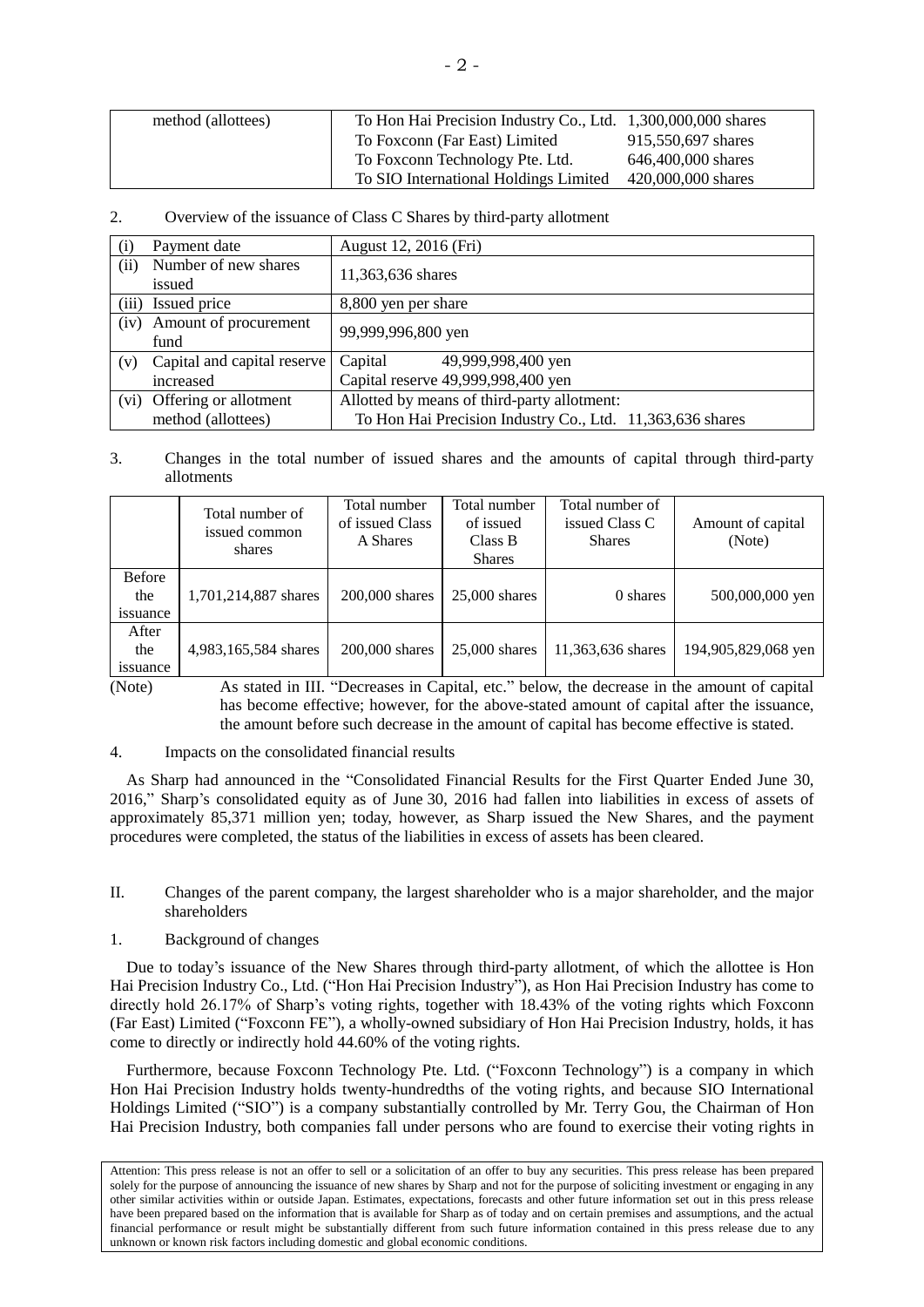the same manner as Hon Hai Precision Industry, due to a close relationship with Hon Hai Precision Industry.

The voting rights of both of the aforementioned companies, and the voting rights that Hon Hai Precision Industry directly or indirectly holds, total 66.07%, and thus, Hon Hai Precision Industry has newly become Sharp's parent company. The judgment that Hon Hai Precision Industry is Sharp's parent company is based on the facts that Sharp recognizes, according to Japanese law, regulations, and accounting standards. Such judgment that Hon Hai Precision Industry is Sharp's parent company is not made based on laws, regulations, or accounting standards other than those of Japan.

Furthermore, because Hon Hai Precision Industry has come to hold 26.17% of Sharp's voting rights by the Capital Increase Through Third-Party Allotment, it has newly become Sharp's largest shareholder, which is a major shareholder. Furthermore, Foxconn FE and Foxconn Technology have newly become Sharp's major shareholders.

For the outlines of Hon Hai Precision Industry, Foxconn FE, Foxconn Technology, and SIO, please refer to the Press Release dated February 25, 2016.

2. Number of voting rights held by such shareholder, and the ratio of the number of voting rights held by such shareholder to all shareholders before and after the change

|                                         | Category                                                                      | Number of voting rights<br>(ratio of voting rights held) |                     |                          | Major<br>shareholder |
|-----------------------------------------|-------------------------------------------------------------------------------|----------------------------------------------------------|---------------------|--------------------------|----------------------|
|                                         |                                                                               | Directly held                                            | Aggregate           | Total                    | ranking              |
| Before change<br>(as of March 31, 2016) |                                                                               |                                                          |                     |                          |                      |
| After change                            | Parent company<br>and largest<br>shareholder who<br>is a major<br>shareholder | 1,300,000<br>(26.17%)                                    | 915,550<br>(18.43%) | 2,215,550<br>$(44.60\%)$ | No.1                 |

(1) Hon Hai Precision Industry

# (2) Foxconn FE

|                                         | Category             | Number of voting rights<br>(ratio of voting rights held) |           |                     | Major<br>shareholder |
|-----------------------------------------|----------------------|----------------------------------------------------------|-----------|---------------------|----------------------|
|                                         |                      |                                                          | Aggregate | Total               | ranking              |
| Before change<br>(as of March 31, 2016) |                      |                                                          |           |                     |                      |
| After change                            | Major<br>shareholder | 915,550<br>(18.43%)                                      | $(0\%$    | 915,550<br>(18.43%) | No. 2                |

#### (3) Foxconn Technology

|                                         | Category             | Number of voting rights<br>(ratio of voting rights held) |           |                        | Major<br>shareholder |
|-----------------------------------------|----------------------|----------------------------------------------------------|-----------|------------------------|----------------------|
|                                         |                      | Directly held                                            | Aggregate | Total                  | ranking              |
| Before change<br>(as of March 31, 2016) |                      |                                                          |           |                        |                      |
| After change                            | Major<br>shareholder | 646,400<br>$(13.01\%)$                                   | $(0\%)$   | 646,400<br>$(13.01\%)$ | No. 3                |

(Note 1) The ratio of the number of voting rights held to all shareholders after the change is calculated by setting the number of voting rights of all shareholders (4,967,056 voting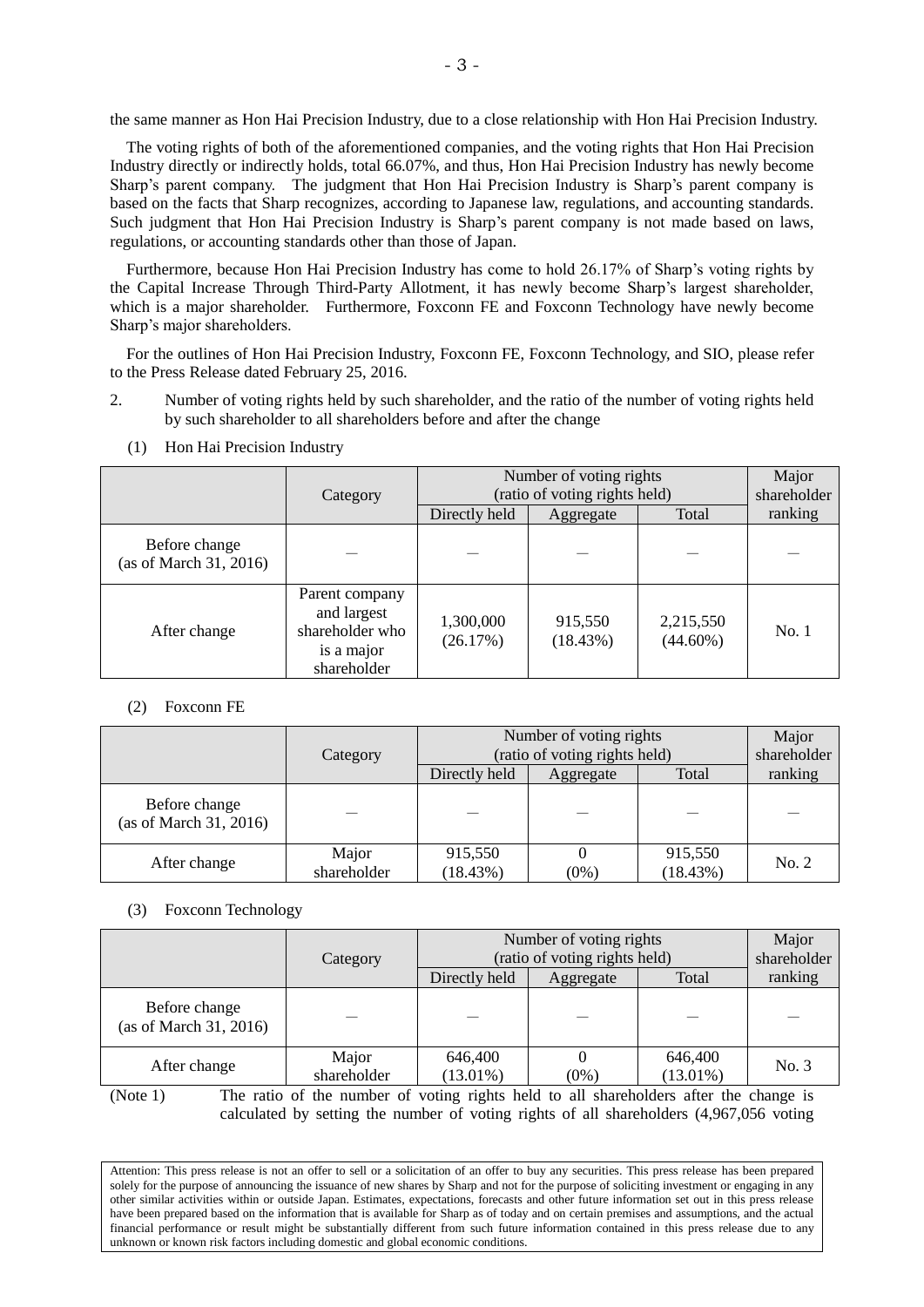rights) that is the number of voting rights of all shareholders (1,685,106 voting rights) calculated by deducting the number of shares without voting rights (16,333,887 shares) from the total number of issued shares (1,701,439,887 shares) as of March 31, 2016 plus 3,281,950 voting rights that are to be increased in association with the Capital Increase Through Third-Party Allotment as the denominator.

- (Note 2) The ratio of the number of voting rights held to all shareholders after the change is rounded to the second decimal place.
- 3. Change date

August 12, 2016